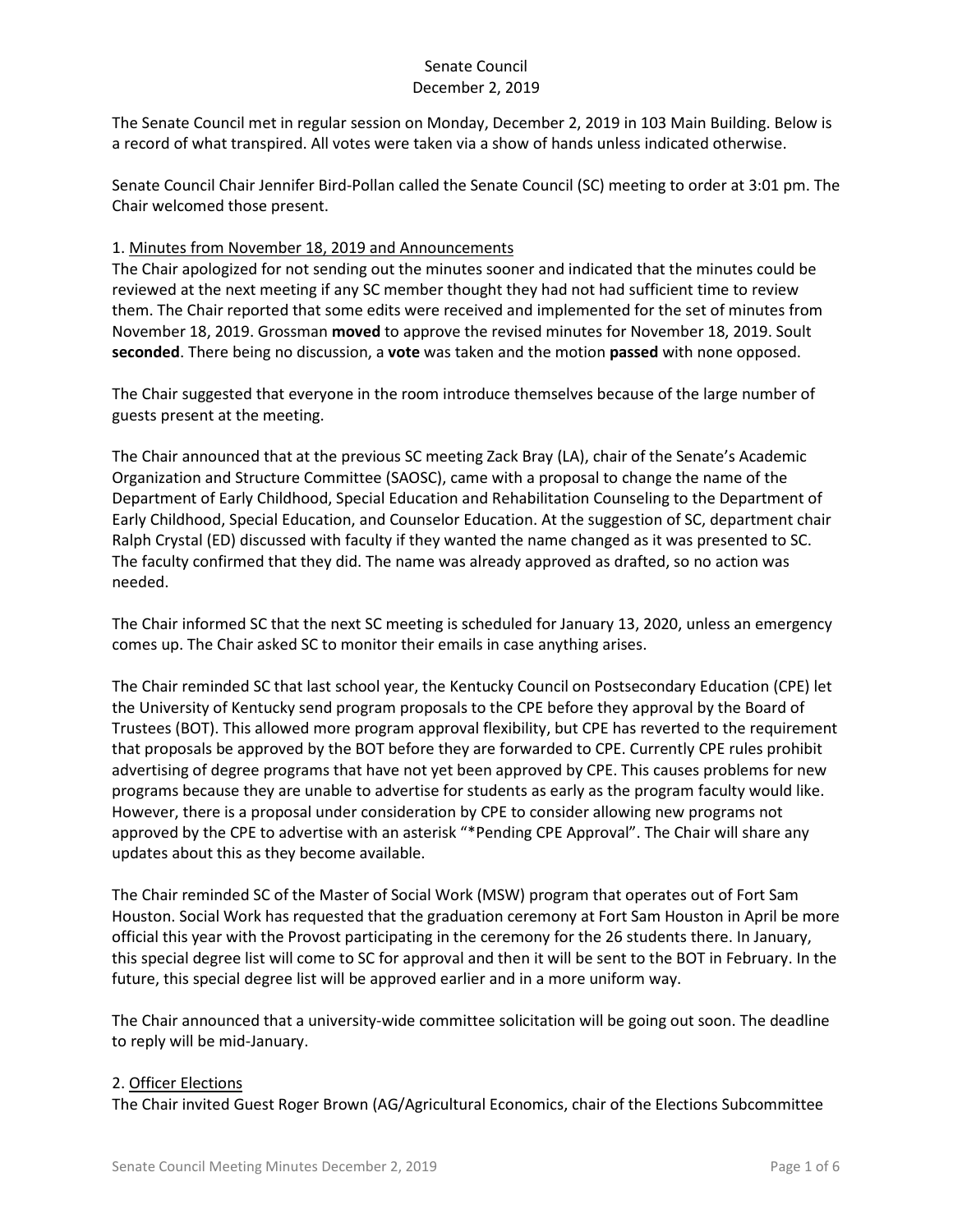of the Senate's Rules and Elections Committee (SREC)) to the table to oversee the election process. Brown began the election process by confirming that quorum had been met.

#### a. Chair

Brown reminded SC that each candidate will have five minutes to make a statement and answer questions. He announced that Aaron Cramer (EN/Electrical Engineering) and Gail Brion (EN/Civil Engineering) were the two candidates nominated for SC Chair who were willing to serve. Names were drawn to determine the order in which they would be speaking. Aaron Cramer's name was drawn to go first. Cramer made a brief statement and answered questions from SC. Brion then made a brief statement and answered questions from SC.

Brown explained that SC Chair is elected by simple majority of the voting members of SC. He confirmed for Grossman that it required a simple majority of those present and eligible to vote. Because of open meetings law, the vote cannot be secret ballot. He asked the voting members to write "I vote for <name>" on one side and "I am <name>" on the other side. Brown collected the votes and tallied the results. The vote was 9-2 in favor of Aaron Cramer. The Chair thanked both nominees and the SC gave a round of applause.

#### b. Vice Chair

Brown explained that there were six SC members eligible for SC Vice Chair and opened the floor for nominations. Allison Soult (AS) nominated DeShana Collett (HS) and she accepted the nomination. Grossman nominated Jennifer Osterhage (AS), but she declined the nomination. Since there were no other nominations, a vote was not necessary and DeShana Collett was named Vice Chair-Elect.

The Chair thanked everyone who ran for both offices and who was elected, and the SC gave a round of applause.

### 3. Degree Recipients

### a. December 2019 Degree List

The Chair announced that the degree list was circulated via email last week and Registrar Kim Taylor was present for questions. There were no questions. Grossman **moved** that the elected faculty members of SC approve UK's December 2019 list of candidates for credentials, for submission through the President to the Board of Trustees and Hamilton **seconded**. There was no debate. A **vote** was taken and the motion **passed** with none opposed.

#### b. Honorary Degree Recipients

The Chair invited Guest Morris Grubbs (Graduate School assistant dean for graduate student professional development) to present the two honorary degree nominees put forward by the University Joint Committee on Honorary Degrees (UJCHD).

Grubbs described the first nominee. There was some discussion by SC. Soult **moved** that the elected faculty members of SC approve WHC as the recipient of an Honorary Degree, for submission through the President to the Board of Trustees. Collett **seconded**. There was no debate. A **vote** was taken and the motion **passed** with none opposed and one abstained.

Grubbs described the second nominee. Collett **moved** that the elected faculty members of SC approve NF as the recipient of an Honorary Degree, for submission through the President to the Board of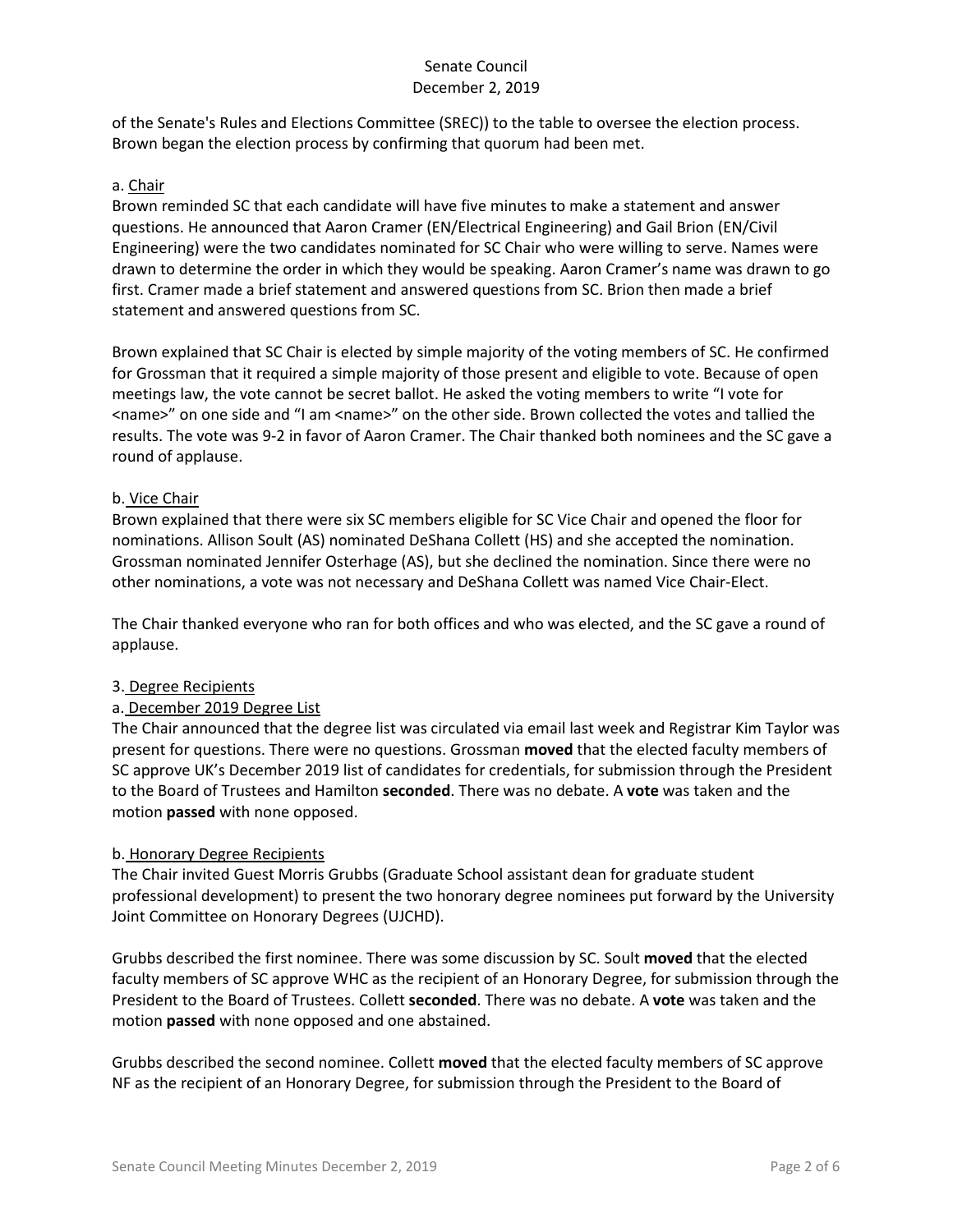Trustees. Brion **seconded**. There was no debate. A **vote** was taken and the motion **passed** with none opposed.

Grubbs announced the recommendation by the UJCHD of which honorary degree to award the nominees: an honorary doctor of arts for WHC and an honorary doctor of humanities for NF. SC discussed which honorary degrees were most appropriate for the nominees.

Cramer **moved** to award WHC the Honorary Doctor of Humane Letters. Cross **seconded**. There was some discussion about the degree type and then a **vote** was taken. The motion **passed** with none opposed.

Grossman **moved** to award NF the Honorary Doctor of Humanities. Collett **seconded**. There was no debate. A **vote** was taken and the motion **passed** with none opposed.

The Chair reminded those present to keep the results confidential.

### 4. Committee Reports

a. Senate's Academic Programs Committee (SAPC) – Aaron Cramer, Chair Cramer recused himself from the Engineering proposals. Vincent (BE/ Marketing and Supply Chain), SAPC member, led the discussion in his place.

### i. Proposed new MS in Computer Engineering

Vincent described the proposal. The Chair solicited questions of fact from SC and there was some; Michael Johnson (EN/Electrical and Computer Engineering, department chair) also participated and explained the sentiments of the faculty in his department. The Chair stated that the **motion** on the floor was a recommendation from the SAPC that the University Senate approve the establishment of a new MS in Computer Engineering, in the Department of Computer Science, in the College of Engineering. Because the motion came from committee, no **second** was needed. The Chair asked if there was debate on the proposal. There was some. A **vote** was taken and the motion **passed** with none opposed and one abstained.

### ii. Proposed new PhD in Computer Engineering

Vincent described the proposal. The Chair solicited questions of fact from SC and there were none. The Chair stated that the **motion** on the floor was a recommendation from the SAPC that the University Senate approve the establishment of a new PhD in Computer Engineering, in the Department of Computer Science, in the College of Engineering. Because the motion came from committee, no **second** was needed. The Chair asked if there was debate on the proposal. There was none. A **vote** was taken and the motion **passed** with none opposed and one abstained.

### iii. Proposed New Doctorate of Social Work

Cramer described the proposal. The Chair solicited questions of fact from SC and there were some. The Chair stated that the **motion** on the floor was a recommendation from the SAPC that the University Senate approve the establishment of a DSW in Social Work, in the College of Social Work. Because the motion came from committee, no **second** was needed. The Chair asked if there was debate on the proposal. There was none. A **vote** was taken and the motion **passed** with none opposed.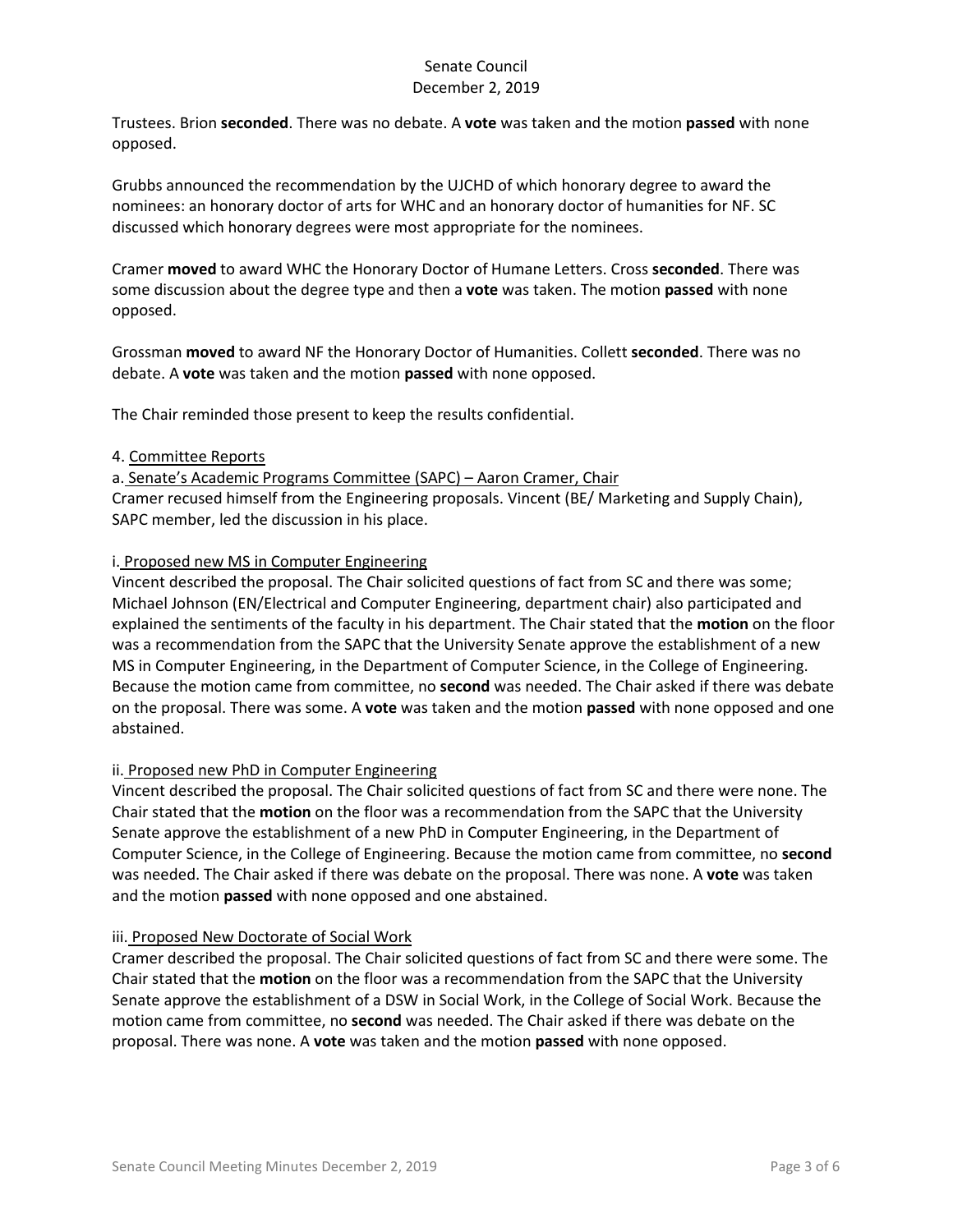# b. Senate's Academic Organization and Structure Committee (SAOSC) – Zack Bray, Chair

i. Propose name change of College of Law to the University of Kentucky J. David Rosenberg College of Law.

Bray (LA), chair of the Senate's Academic Organization and Structure Committee (SAOSC), described the proposal. The Chair solicited questions of fact from SC and there were some, primarily about the inclusion of "University of Kentucky" in the proposed name of the college. Bray and College of Law Interim Dean Mary Davis answered their questions. The Chair stated that the **motion** on the floor was a recommendation from the SAOSC that the University Senate approve the proposed name change of the College of Law to the University of Kentucky J. David Rosenberg College of Law. Because the motion came from committee, no **second** was needed. The Chair asked if there was debate on the proposal. There was none. A **vote** was taken and the motion **passed** with none opposed.

### c. Ad Hoc Committee on Academic Engagement (Title IV) – Roger Brown, Chair

The Chair gave a brief history of the formation on the committee. After the Committee presented a report in the spring, the SC had asked the committee to detail next steps regarding the Committee's recommendations about Title IV. Brown went over the report and explained that the recommendations fall into three categories: 1. We ask the Registrar to do what she can and come back in a year to review progress, 2. We ask Senate's Rules and Elections Committee (SREC) to do something and then ask them to report back, and 3. We ask SC to get/post/communicate information to certain people.

The Chair solicited questions. There was some discussion about potential penalties if the faculty or University do not report on student engagement. Larry Holloway (EN/Electrical and Computer Engineering, Vice Provost) and Kim Taylor (Registrar) also participated in the discussion. Soult commented that for faculty teaching large classes, if any digital method were developed to track engagement, the default setting for engagement should be "engaged," which would prevent faculty like her from having to input an engagement status for 3,000+ students every semester. Brion **moved** to receive, adopt, and endorse the report from the Ad Hoc Committee on Academic Engagement. Grossman **seconded**. The Chair asked if there was debate and there was none. A **vote** was taken and the motion **passed** with none opposed. Grossman thanked the committee for a great job and there was a round of applause.

# 5. Tentative Senate Agenda for December 9, 2019

The Chair went over the tentative Senate Agenda for December 9, 2019 and there was one comment. Vincent made a **motion** to approve the agenda. Collett **seconded**. A **vote** was taken and the motion **passed** with none opposed.

# 6. Draft Charge and Membership of Ad Hoc Committee on Undergraduate Accolades.

The Chair shared a list of accolades for undergraduate programs in all colleges at the University. It was noted that there is a lot of variance across the colleges. Grossman commented that it was fine for units to establish their own criteria for departmental honors, but they should have established standards for such honors, and those standards should be posted publicly. SC discussed possible membership and a chair for an ad hoc committee.

Grossman **moved** that the Chair contact the faculty councils of each college, inform them about forming the ad hoc Committee on Undergraduate Accolades, ask how departmental honors ("lower case 'h'") are awarded and how that could be reconciled with the Honors offered by Lewis Honors College, and ask them to submit names of faculty who might be willing to serve on the committee. Brion **seconded**.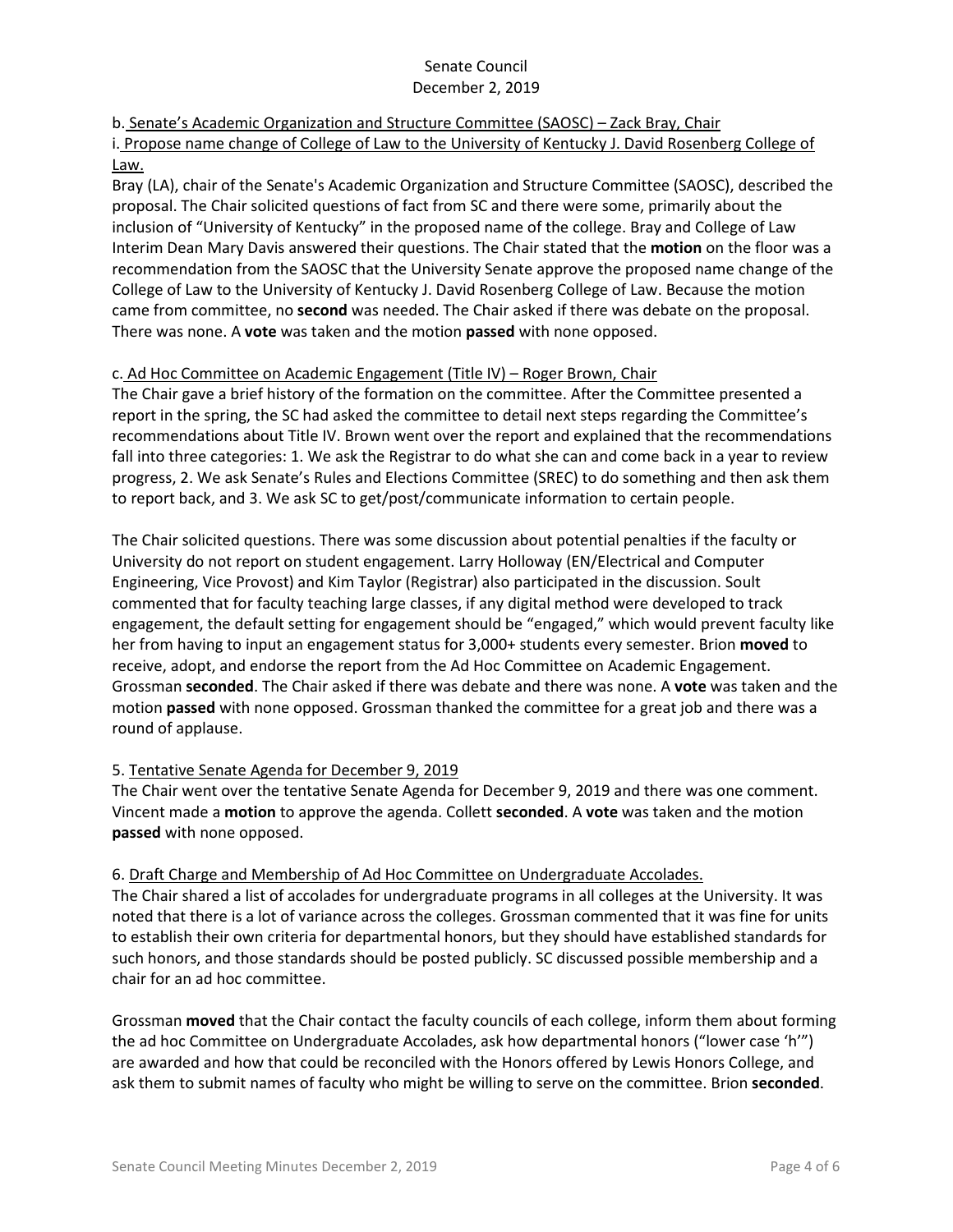The Chair asked if there was debate and there was none. A **vote** was taken and the motion **passed** with none opposed.

Grossman **moved** to name Vincent as chair of the ad hoc Committee on Undergraduate Accolades. Osterhage **seconded**. Vincent indicated she was willing to serve in that capacity. The Chair asked if there was debate and there was none. A **vote** was taken and the motion **passed** with none opposed.

The Chair asked Vincent to work with her on writing the committee's charge. The charge will be shared with SC for input.

7. Committee Nominees

a. Nominees from Health Science for Health Care Clinical Sciences Area Committee The Chair thanked Collett for submitting nominations for the Health Care Clinical Sciences Area Committee. SC discussed the names submitted.

Brion **moved** to send forward the names of two eligible faculty submitted by Collett to the Health Care Clinical Sciences Area Committee. Cramer **seconded**. The Chair asked if there was debate and there was none. A **vote** was taken and the motion **passed** with none opposed.

b. Nominees from Senate's Technology Committee for 2019-2020 University IT Advisory Council (*Administrative Regulations 10:2*) – Mark Lauersdorf, Chair

Lauersdorf shared the names that Senate's Technology Committee suggested for the University IT Advisory Council. There was some discussion about the names.

Grossman **moved** to replace one name suggested by Senate's Technology Committee with that of a faculty member who had previously volunteered for the University IT Advisory Council. Vincent **seconded**. The Chair asked if there was debate and there was none. A **vote** was taken and the motion **passed** with none opposed.

Brion **moved** to send the revised list of nominees to Chief Information Officer Brian Nichols. Hamilton **seconded**. The Chair asked if there was debate and there was none. A **vote** was taken and the motion **passed** with none opposed.

### 8. Items from the Floor

The Chair recognized Al Cross, even though he had already departed. His term on SC ends in December 2019 and this was his last SC meeting. SC gave him a round of applause.

The meeting was adjourned at 4:53 pm.

Respectfully submitted by Jennifer Bird-Pollan, Senate Council Chair

SC members present: Bird-Pollan, Blonder, Brion, Collett, Cramer, Cross, Grossman, Hall, Hamilton, Osterhage, Shaikh, Soult, and Vincent.

Invited guests present: Kalea Benner, Zack Bray, Sheila Brothers, Roger Brown, Mary Davis, Raphael Finkel, Morris Grubbs, Larry Holloway, Michael Johnson, Davy Jones, Mark Lauersdorf, Natalie Pope, Kim Taylor, Annie Davis Weber